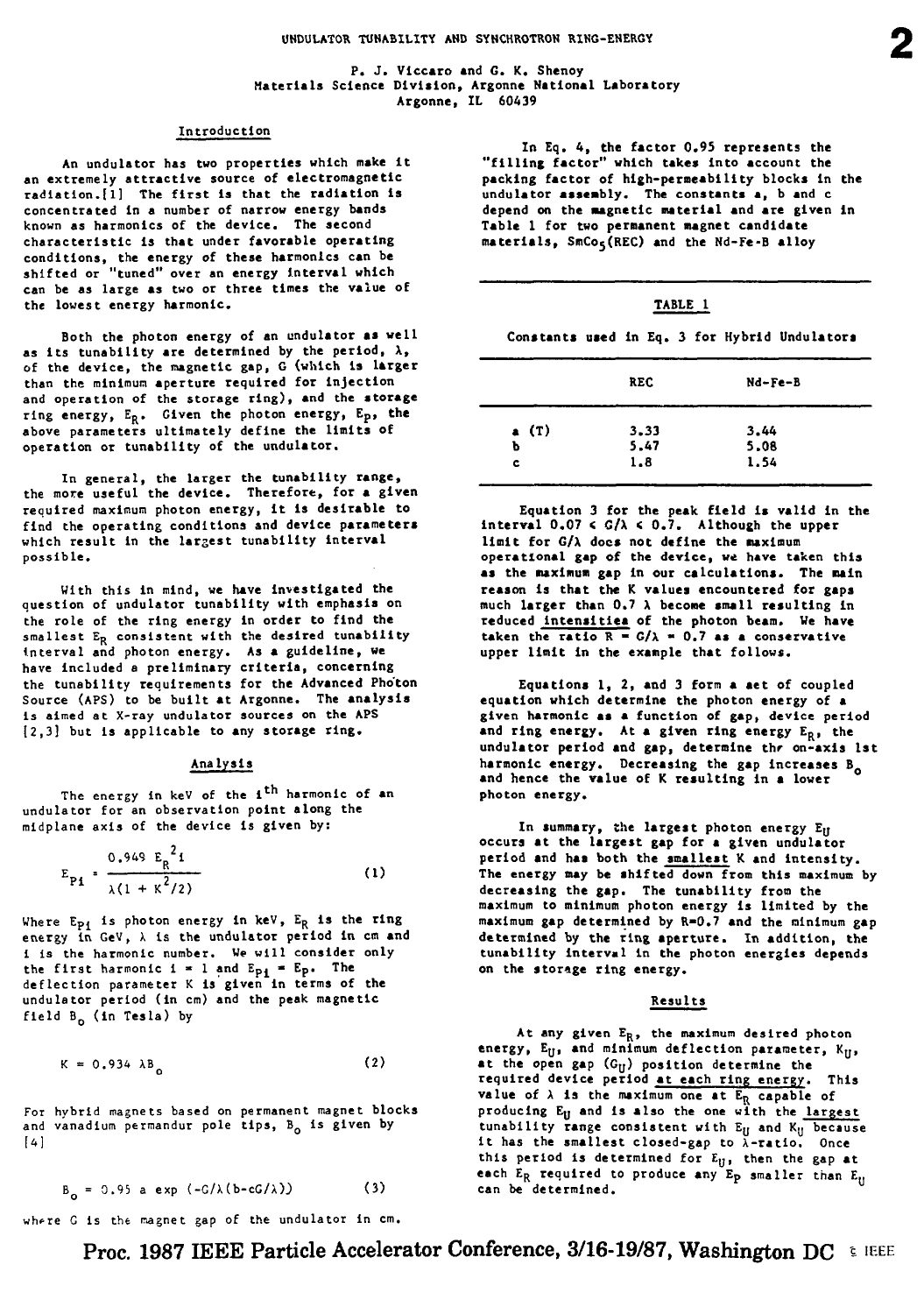For reasons mentioned above, the value of K<sub>U</sub> vas taken as that given by the open gap relation of **X-0.7. Following this procedure, the gap values as >. functions of ring energy were obtained for a 1A ::eV undulator planned for the APS. The gaps :ecessary to achieve the photon energies of 14, 7 ,:nd 4.7 KeV are shown in Fig. 1 for REC-hybrid^ lagnec undulators. The period of the "optimum" Jevice determined at 14 keV and**  $G/\lambda = 0.7$  **is shown for each ER on the top of the figure. The minimum r.tp is determined by the ring stay-clear aperture, coupled with the vacuum chamber wall thickness. This minimum gap in turn set the lower limit on the ijnability at a given E<sup>R</sup> .**



'ig. 1. Constant photon energy (KeV) plots of the **gap values (cm) as a function of ring energy (GeV) needed by a 14 KeV undulator to obtain the photon energies shown. The period (cm), X, of the device is the maximum one permitted by the maximum gap** condition  $G/\lambda = 0.7$ .

**The intersection of any constant gap line and :ne of the constant photon energy curves (7 or 4.7 '.eV in this case) corresponds to the minimum ring- :hergy necessary at this gap to achieve the tun- :bllit y between the maximum E? and the selected ower photon energy. For example, at a minimum gap :£ 1.4 cm, expected for the APS in its initia l aerating phase E?-mln is approximately 7.8 GeV for aEC-Hybrld device. At a final phase minimum gap : 1.0 cm, tunabllity between 14 and 4.7 keV will • ••.cur at 7.4 GeV minimum ring energy. These are pper limits and considerable reductions in ring nergy can be achieved using Nd-Fe-B at larger open 'ips (see below).**

**The results of the analysis is shown for a 20 eV undulator in Fig. 2. These curves show that at .5 cm gap, the minimum ring energy necessary to roduce 20 keV photons In the 1st harmonic is oproximately 7 GeV for the REC magnet material, t the final phase with a minimum gap of 1.0 cm, he lowest photon energy achievable at 7 CeV is rproximately 16.5 KeV. At higher ring energies, ne tunabillty Interval increases.**



**Fig. 2. Constant photon energy (keV) plots of the gap values (cm) as a function of ring energy (GeV) needed by 20 KeV undulators. The period (cm), X, of the devices is that permitted by the maximum gap condition,**  $G/\lambda = 0.7$ .

**The results depend on the maximum gap/period ratio considered and the minimum K-value acceptable. For example, in the case of the 14 KeV undulator and a 1.4 cm minimum gap, increasing the R from 0.7 to 0.8 results in a decrease In ER from 7.8 to 7.5 GeV for a REC-Hybrid device. However, the minimum K-value also drops from 0.55 to 0.41, thus lowering the photon flux. A further increase of R to 0.9 results In an ER of 7.31 GeV and a Ky of 0.32. Lower ER values can be achieved by using Nd-Fe-B magnet material. For the case of 1 en gap** expected for the mature phase of the APS, a ring **energy of 7 GeV rather than 7.4 GeV will be sufficient to provide the required 4.7 to 14 KeV tunability for a Nd-Fe-B based undulator. In this case, the Ky Value at 14 KeV is approximately 0.3 and the period is close to 3.3 cm. Again, the final minimum ring energy necessary depends on the acceptable operating point of the device.**

**In conclusion, the preceeding analysis can be useful for determining the minimum ring energy needed for a desired tunabillty photon energy range. The analysis shows that unique solutions are possible If the the minimum gap is specified and a maximum gap to period ratio (R) or minimum K-value is provided.**

**This work is supported by the U.S. Department of Energy, BES-Materials Sciences, under Contract W-31-109-ENG-38.**

## **References**

**[I] For a recent review of undulator properties see S. Krlnsky, M. I. Perlman and R. E. Watson in Handbook on Synchrotron Radiation. Vol. la, edited by E. E. Koch, North-Holland, 1983, p. 65.**